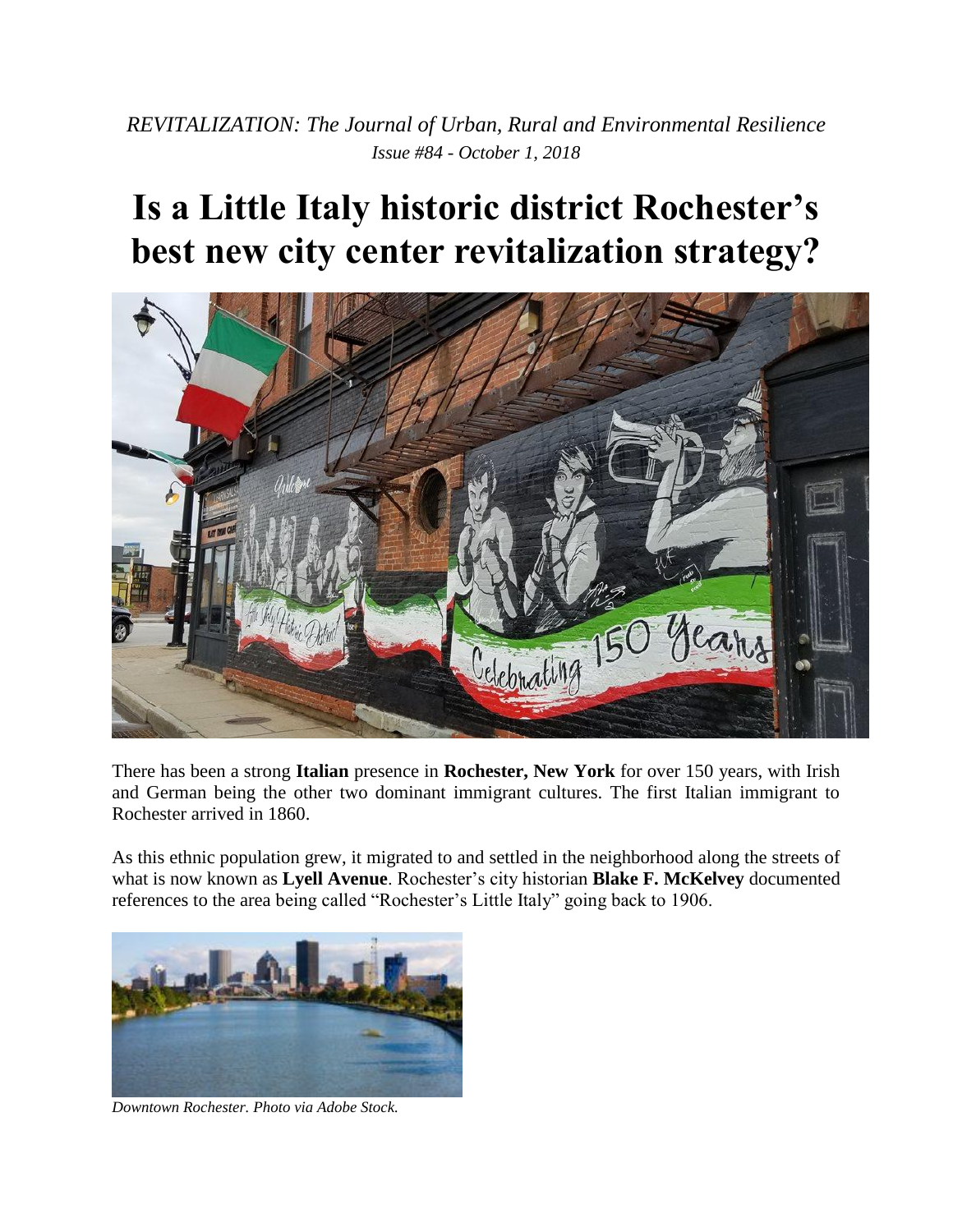This area of Rochester has a much-neglected past. It has chronic serious crime issues, prostitution and ever-present drug dealing. Property values are lower than other locations in the community and it has one of the higher levels of *per capita* poverty in the City.

Blanketing all of these issues is the lack of any group or organization to be able to gain traction with municipal officials in the same way as other part of the city have been able to do.

While other parts of the City have been the focus of major economic efforts in years past, the Lyell Avenue corridor has not shared in those efforts. Significant work was done to the business corridor of Main Street in the late 1980's – early 1990's, major economic zones have come and gone for projects such as the never-realized Renaissance Center Cultural and Performing Arts center and Rochester's short-lived Fast Ferry project. (That project at least did bring major improvements to the State Street and Lake Avenue as well as a resurgence in interest in the Charlotte neighborhood.)

Even the recent *Focused Investment Strategy* (FIS) program overlooked this area of the city, instead focusing on the **Marketview Heights** / **Dewey Driving Park** / **Beechwood** and **Jefferson Avenue** neighborhoods.



There have several efforts in the past to address certain critical security issues on Lyell Ave. A NET office (Neighborhood Empowerment Team) was created on Lyell as a liaison for City Hall and Police working with the neighborhood, and a HUD sponsored commercial façade improvement program was offered in the 1990's but that program had little or no impact to the community. Even the construction of two sports stadium venues—**Frontier Field** baseball and **Capelli** soccer—in nearby locations have failed to bring any impetus to improving this area.

This is not meant to paint the Lyell Avenue area as one of lost hope. On the contrary, there are many in this area who are committed to their business and homes that want to benefit from what they see going on in other parts of their community. It is for these people that the **Little Italy Historic District** was envisioned.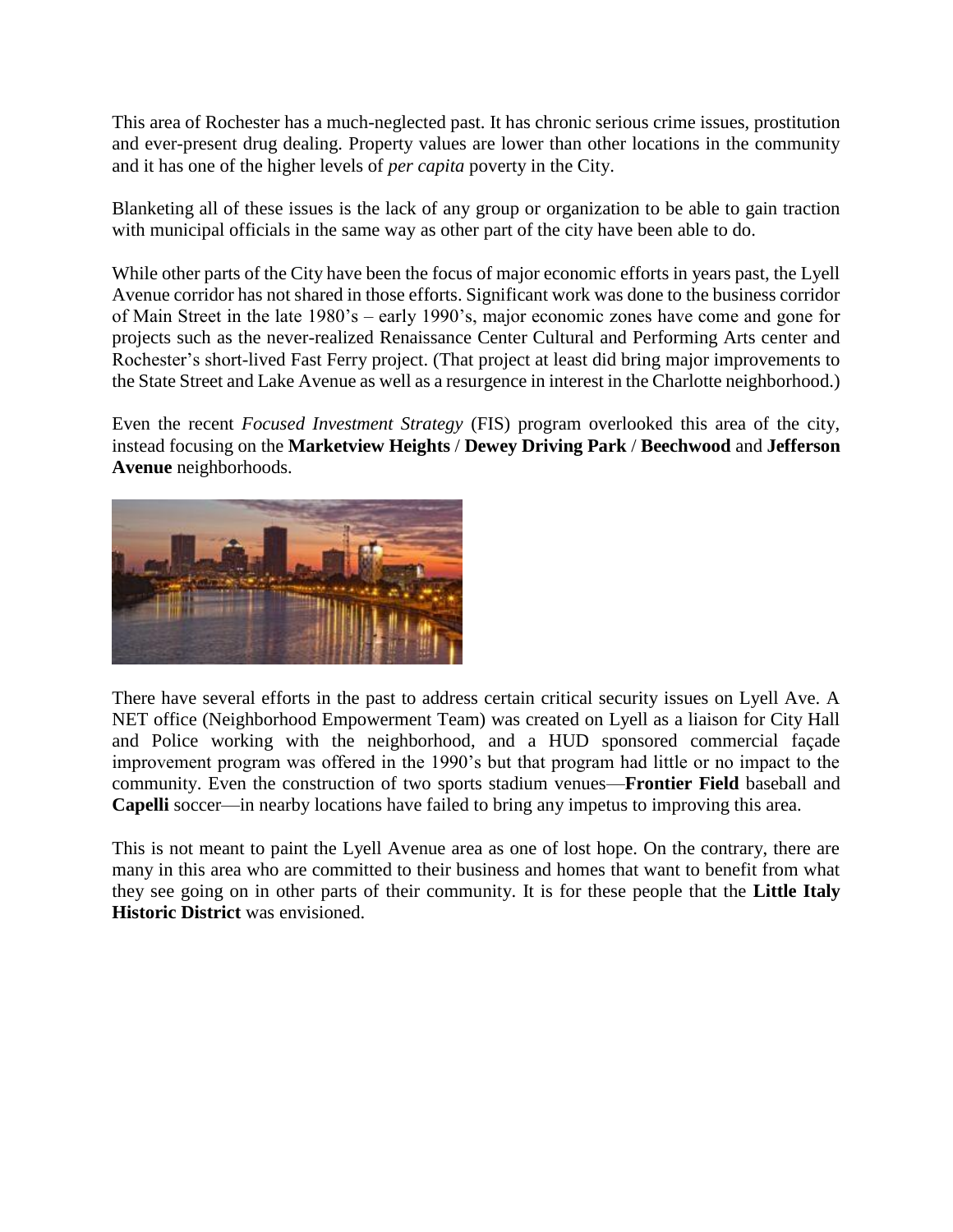

LITTLE (TALY HISTORIC DISTRICT MAP)

## **So…what to do?**

How does this worthy and historic area of the city improve its place in the community? Many are coming to believe that the missing piece in being able to move Lyell Avenue's future forward is the creation of an identity that the surrounding businesses, citizens, landlords and tenants can rally around.

Such an entity would draw on the historic ethnic strength of the area, its position as the primary western gateway to the City, and its proximity to the present resurgence of interest in urban live / work / play areas now undergoing transformations in the High Falls and City Center areas.



As a result, it's been proposed that a Little Italy historic district be created for the Lyell Avenue corridor and **Jones Square Park** neighborhoods. This historic designation would provide a framework for the local commercial and residential communities to use while building a sense of identity that is heretofore lacking for Lyell Avenue.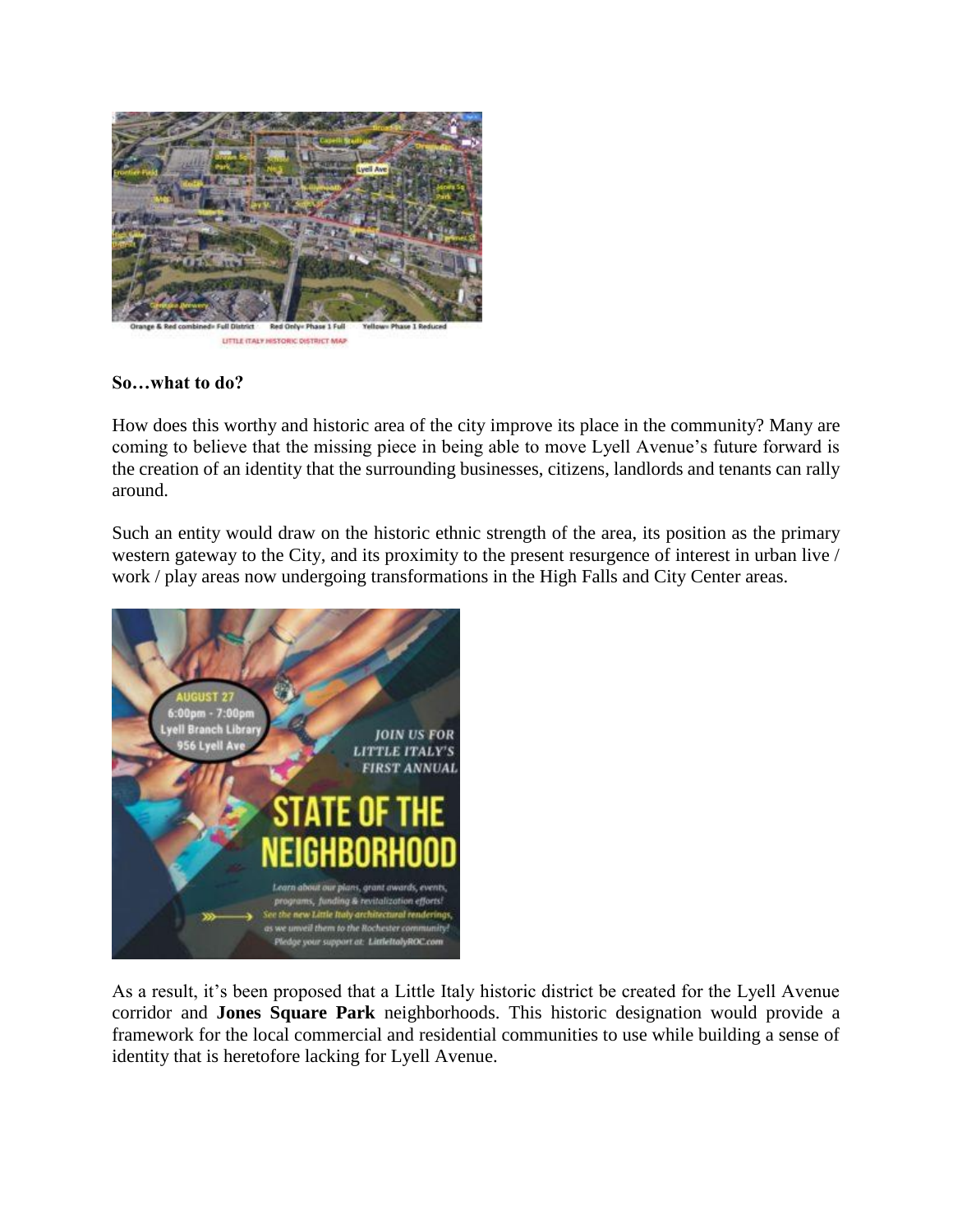It would be heralded by the present **Little Italy Neighborhood Association**, which already has a significant interest in Italian culture through its many connections to the Rochester community, such as being the sponsor of the yearly **Little Italy Festival**. The festival is a very inclusive neighborhood celebration, which features and promotes not only the Italian culture and its traditions, but also the food and music of all cultures that reside in the neighborhood.

Of course, as the **3Re Strategy** (repurpose, renew, reconnect) described [here](https://revitalization.org/how-to-revitalize) makes obvious, it's extremely hard to revitalize a downtown or a historic district if one doesn't pay attention to the connections. Nothing lives in isolation. Many Main Street-type revitalization efforts have failed because the leaders couldn't get their heads out of the downtown.



While it's called "Little Italy", the heritage of all the many local immigrants is celebrated.

Making a district more attractive is a good first step. But if the customers one seeks to attract must walk or drive through an unappealing and/or dangerous area to get there, it probably won't be enough.

The most successful downtown revitalization initiatives often include a *corridor* revitalization initiative. It's similar to the reason a retailer will make their store's entrance appealing and easily accessible, rather than just focusing on the interior. The current Lyell Avenue corridor is the major western arterial road for Rochester. It is also the primary gateway roadway artery into Rochester.

In a private communication with me [\(Storm Cunningham\)](https://stormcunningham.com/), Little Italy Neighborhood Association President **Silvano D. Orsi** said: "*We believe revitalizing the Lyell Avenue Gateway Corridor is important to the success of those nearby projects, and that this primary artery into the city will feed those projects with the vital tourism that they expect to sustain them, primarily coming from the west side of the City, and from the Buffalo, Niagara Falls, and very wealthy nearby Ontario region, which includes major cities like Toronto, Mississauga and London.*"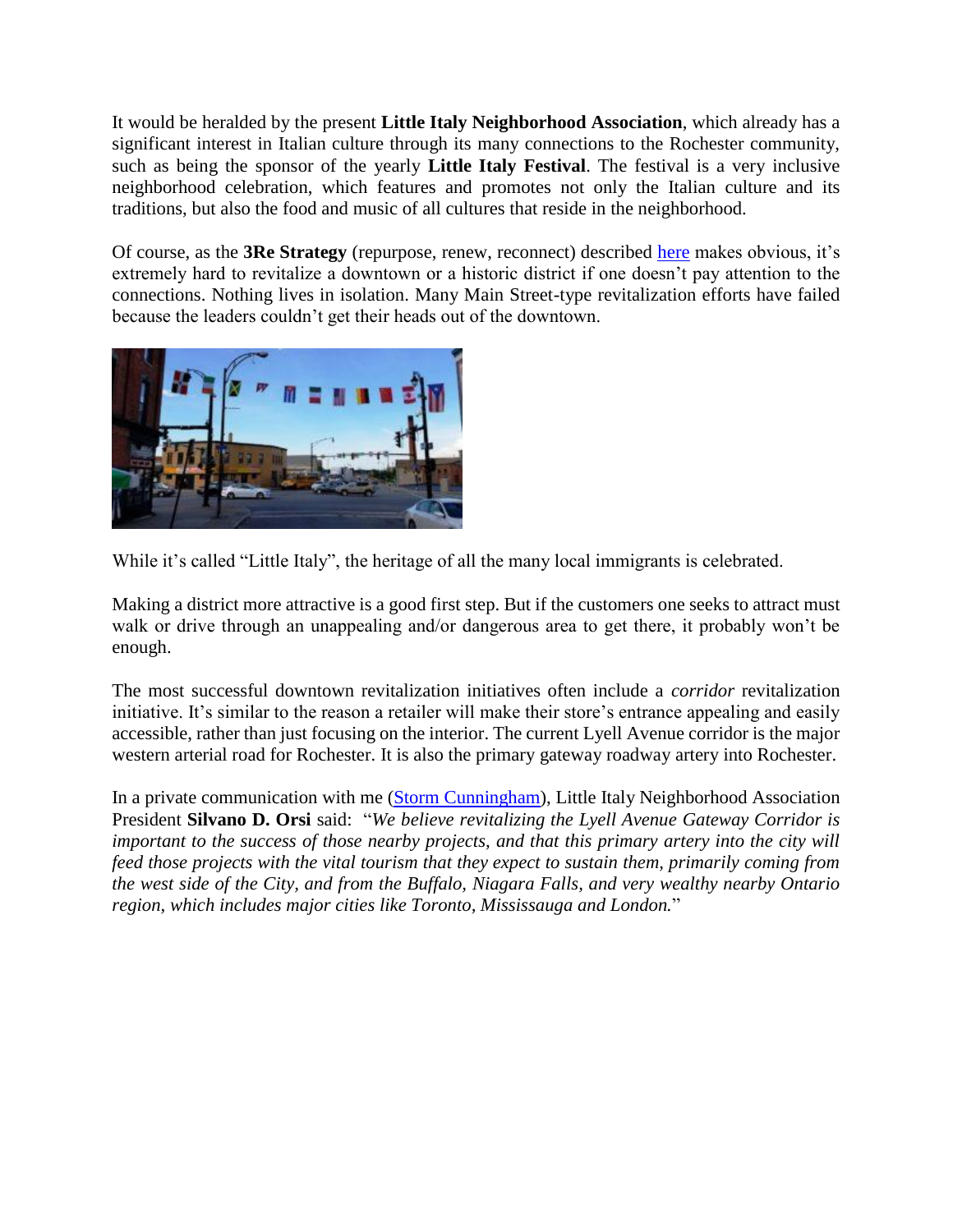

*Lyell Avenue - September 2018*

In the case of Rochester's Little Italy, the **Lyell Avenue Gateway Corridor** is the obvious target for renovation, but the scope of that renovation is crucially important. Too large, and it's unaffordable. Too small, and the Little Italy Historic District could die from insufficient inflows.

Good connectivity means effectively connecting the Little Italy area to other revitalized or revitalizing areas of the city, such as the ROC the Riverway project (described earlier [here](https://revitalization.org/article/rochesters-genesee-river-corridor-gets-50-million-revitalization-gov-cuomo/) and [here](https://revitalization.org/article/13-projects-will-repurpose-renew-and-reconnect-the-rochester-new-york-waterfront/) in *REVITALIZATION*.) Coordination and integration of multiple revitalization projects is one of the most common weaknesses I've encountered in my two decades of work in the field.

I got to witness the wasted resources and civic discouragement first-hand during the 15 years I spent in the **Tampa Bay** area in the late 70s and throughout the 80s. Like so many cities, Tampa back then had no cohesive revitalization strategy, and no one assigned to fulfilling a long-term vision and strategy. Here's an excerpt from a REVITALIZATION [article](https://revitalization.org/article/33391) I wrote in the July 1, 2017 issue:

"*Downtown Tampa in 1980 had been in decline for decades. The 2.5-mile Riverwalk strings all this revitalization together. It took six mayors and 40 years, but the RiverWalk has opened up public access to the waterfront, connected the big public projects, and led to something new in downtown Tampa: a plethora of pedestrians and bicyclists–shoppers, tourists, and downtown residents–all enjoying the beautiful, long-ignored Hillsborough River.*



*Tampa Riverwalk. Photo: Storm Cunningham*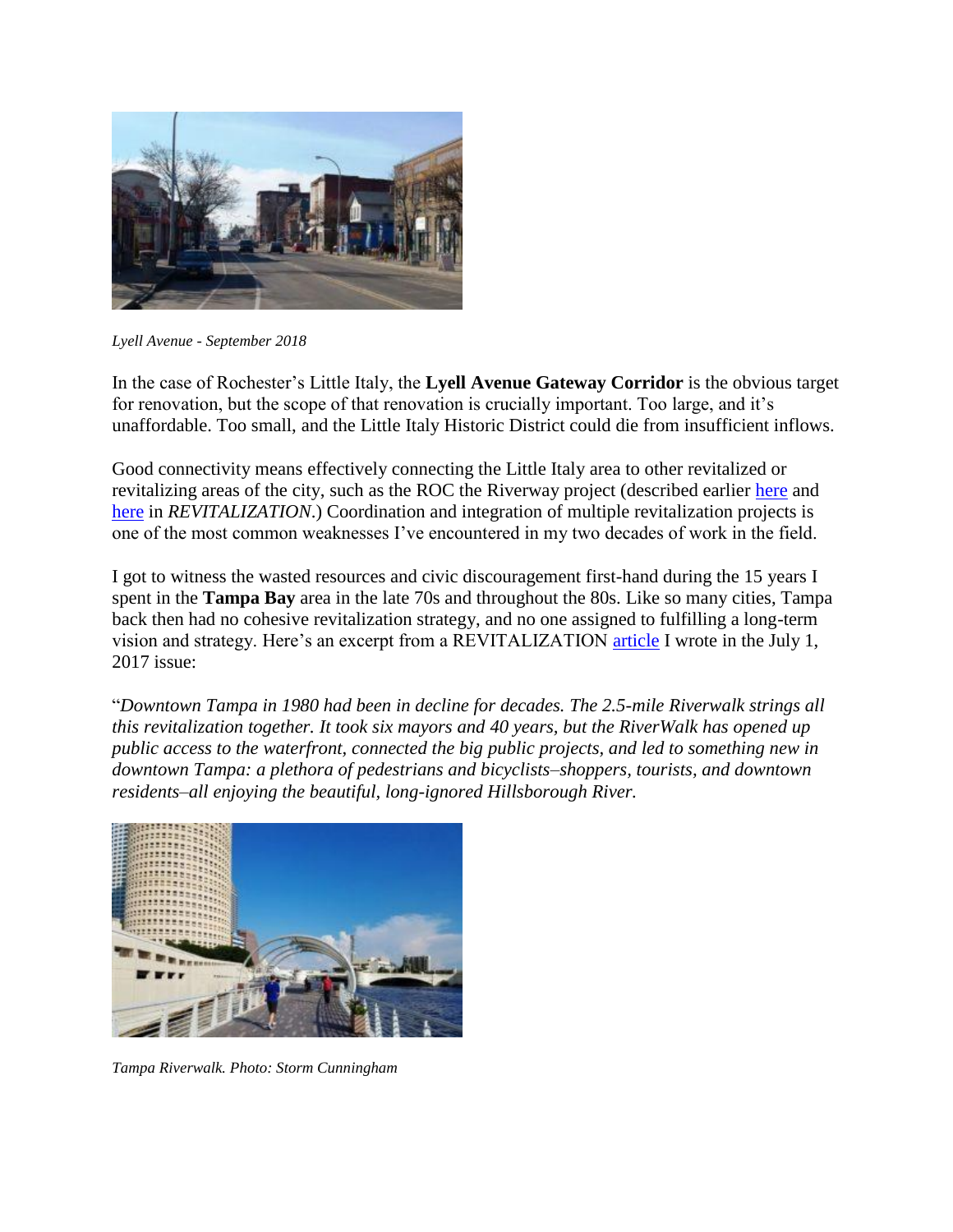Note from [Storm Cunningham](https://stormcunningham.com/)**:** As a former long-term resident of the Tampa Bay area, I'm delighted that Tampa downtown revitalization efforts are finally paying off. But I think they did it backwards: completing the RiverWalk should probably have been the first element of their strategy.

Reconnecting the downtown to the river in such a grand manner would have inspired tremendous confidence in the downtown's future, attracting private investment far sooner. Instead, they never had a real strategy and [comprehensive renewal process.](https://revitalization.org/how-to-revitalize)

As a result, they went through two decades of stop-start redevelopment, leaving a string of failed projects along the way. Each project was done in isolation, and was usually dead or dying by the time the next project started (such as Harbor Island). The lovely new convention center was built, but almost went out of business due to a lack of nearby hotel capacity (since remedied).



*Tampa Riverwalk. Photo: Storm Cunningham*

The ambitious Channelside waterfront redevelopment thrived for a while, but went into decline, in part because the new trolley serving it wasn't free, and wasn't frequent enough. A downtown pedestrian mall similarly was vibrant while it was new, and then went into decline, mostly due to a paucity of downtown residents.

A Riverwalk would also have attracted downtown residents and tourists (shoppers), providing the customers that so many bankrupted downtown retailers and restaurants needed in those days. I know they'd probably say "but we didn't have the money in those days!". That's the universal excuse for bad planning. The key is to find the best possible strategy, and find a way to fund it. Put the pain up front, rather than spreading it over decades.

Anyway, I'm glad they had the perseverance to get past those tough times. Since every revitalization effort involves a lot of learning and trial-and-error, perseverance is often the key ingredients."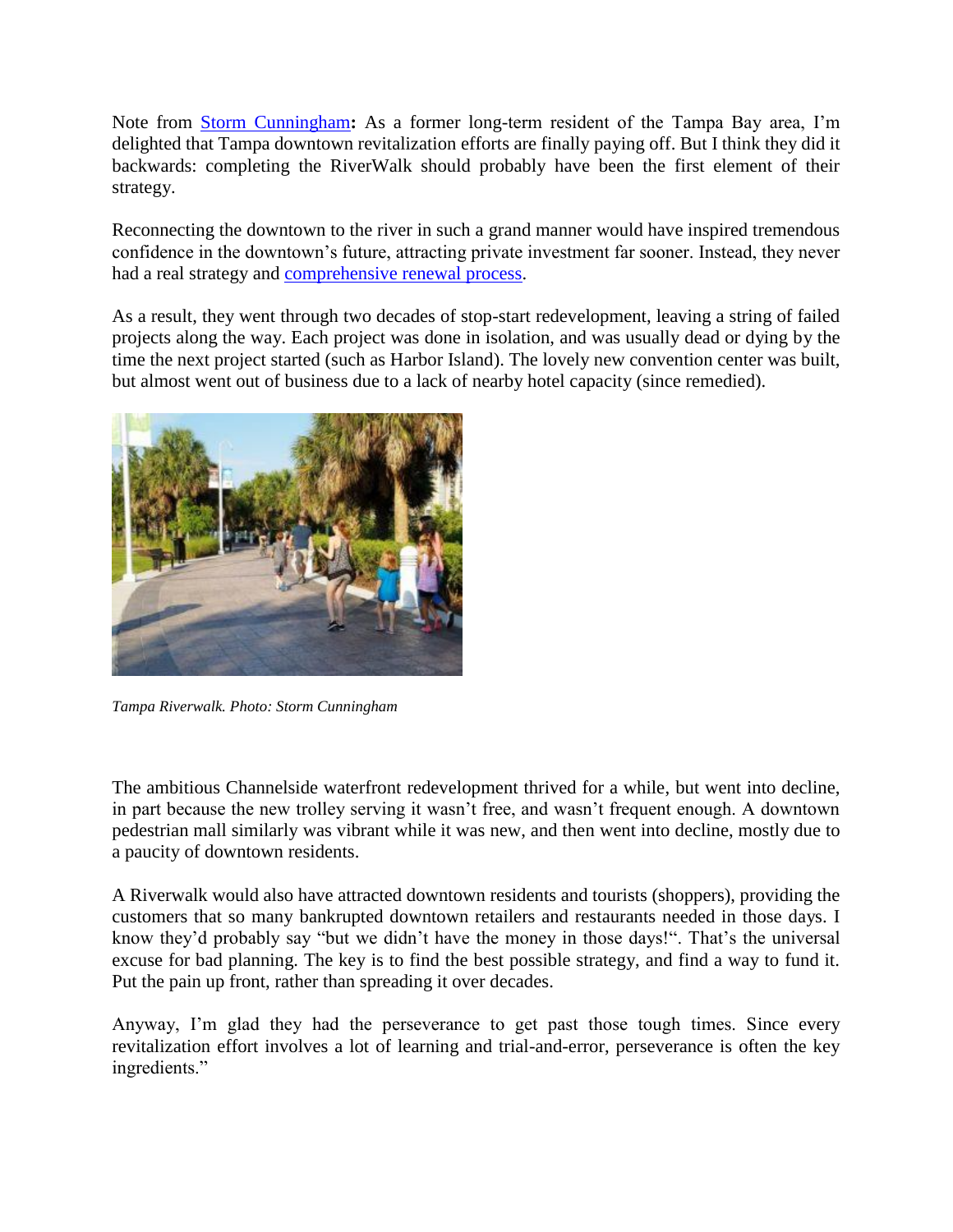

*Lyell Avenue – Saratoga Pharmacy – Flags on display as part of the Little Italy Association's "Multi-cultural Flags Initiative", April 2018. (Shops in Lyell area install flag of their national origin, plus the Italian & American flags.)*

Business owners are encouraged to fly the flags of their families' native countries in a celebration of diversity.

Hopefully, the creation of a Little Italy Historic District will be accompanied by a strategy and process that includes the revitalization of this entire corridor, and not just the small part of it within the historic district.

Regarding displacement worries on the part of current residents of the area, he said "*we really make it a point to be very inclusive in our efforts, and rather than rebuild an 'Italian neighborhood' or gentrify the area, we are hoping to transform the area into a 'hip' and historic multi-cultural destination.*"

"*The goal is to have no one displaced, while creating a modern, sustainable, 21st Century urban neighborhood. This serves to attract new investment to the area, primarily in the housing, retail, food and tourism sectors. We believe this will, in turn, create jobs for area residents, helping to alleviate the area's nearly-unbearable crime and poverty.*"

Orsi explained, "*One in every two children residing in the area with their families lives below the poverty line. We aim to change that, modelling it on San Diego Little Italy's very successful "community benefit district" (CBD) model. I have worked closely with Marco LiMandri, CEO of [New City America](http://www.newcityamerica.com/) and CAO of Little Italy San Diego to write enabling legislation. This would enable New York State to create and implement Community Benefit Districts and BID's more easily. Our Little Italy Historic District in Rochester hopes to be the pilot program for this new state CBD model.*"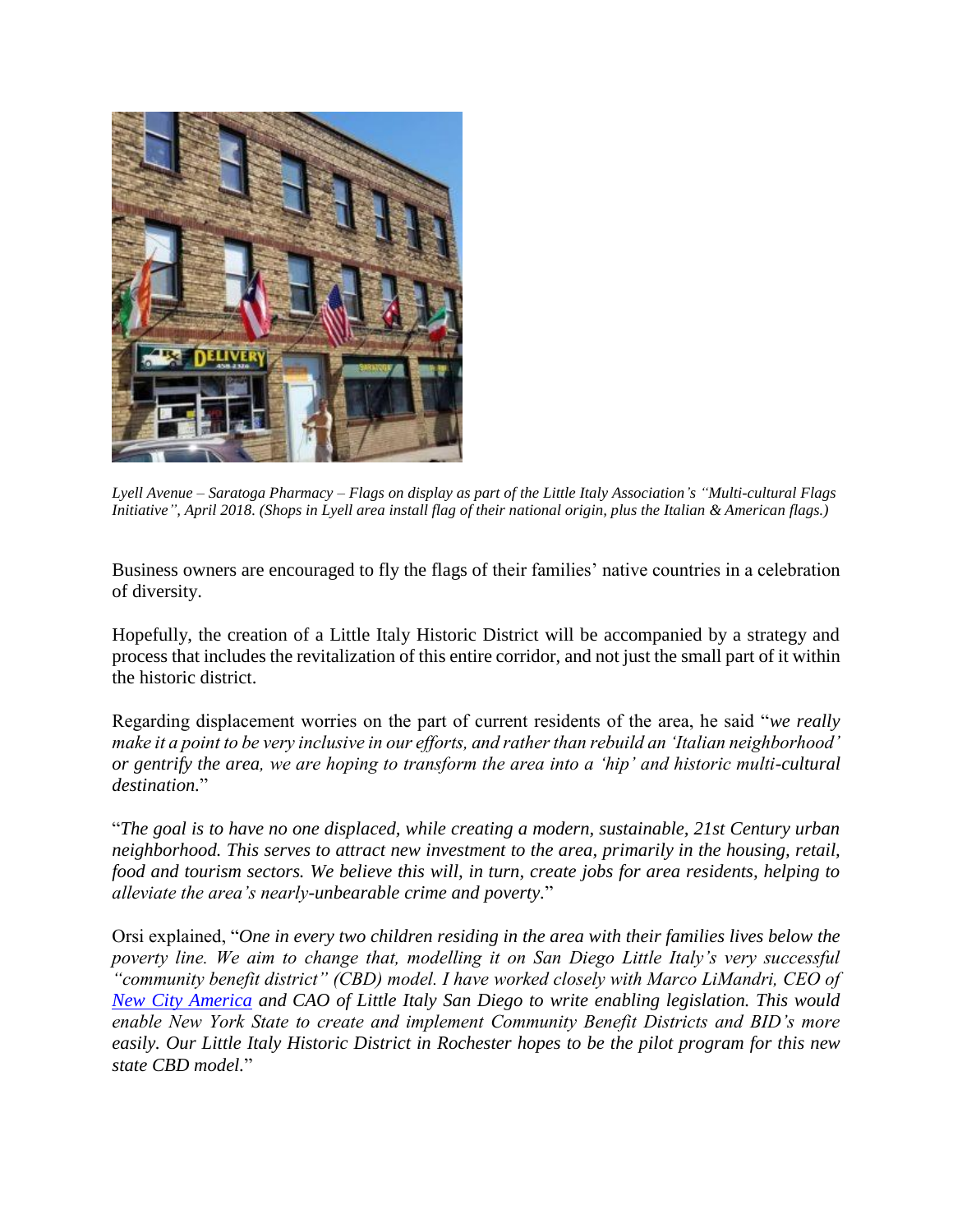

*Lyell Avenue. Image via Google Maps.*

The Little Italy Neighborhood Association has applied for a \$1 million grant from New York's **Upstate Revitalization Initiative** and hopes to match it with at least another million if they win it.

On August 26, 2018, the association unveiled their renderings of the revitalized neighborhood. Local resident Tommie Parker said in response, "*The vision is absolutely beautiful. Oh my God, I just got chills when I saw the new vision and hope for Lyell Avenue.*"

The historic designation provides many benefits:

- 1. It elevates the impression of the area by connoting a recognized connection of importance to the areas past;
- 2. It provides a means to coordinate and organize a higher standard of outward appearance for the structures that create and define the public realm; and
- 3. It provides the possibility of tax credits that can be applied to renovations of qualified buildings to help offset those costs while creating a more unified appearance for the streetscapes.



*Rendering of proposed Little Italy Historic District and new Little Italy Welcome Arch.*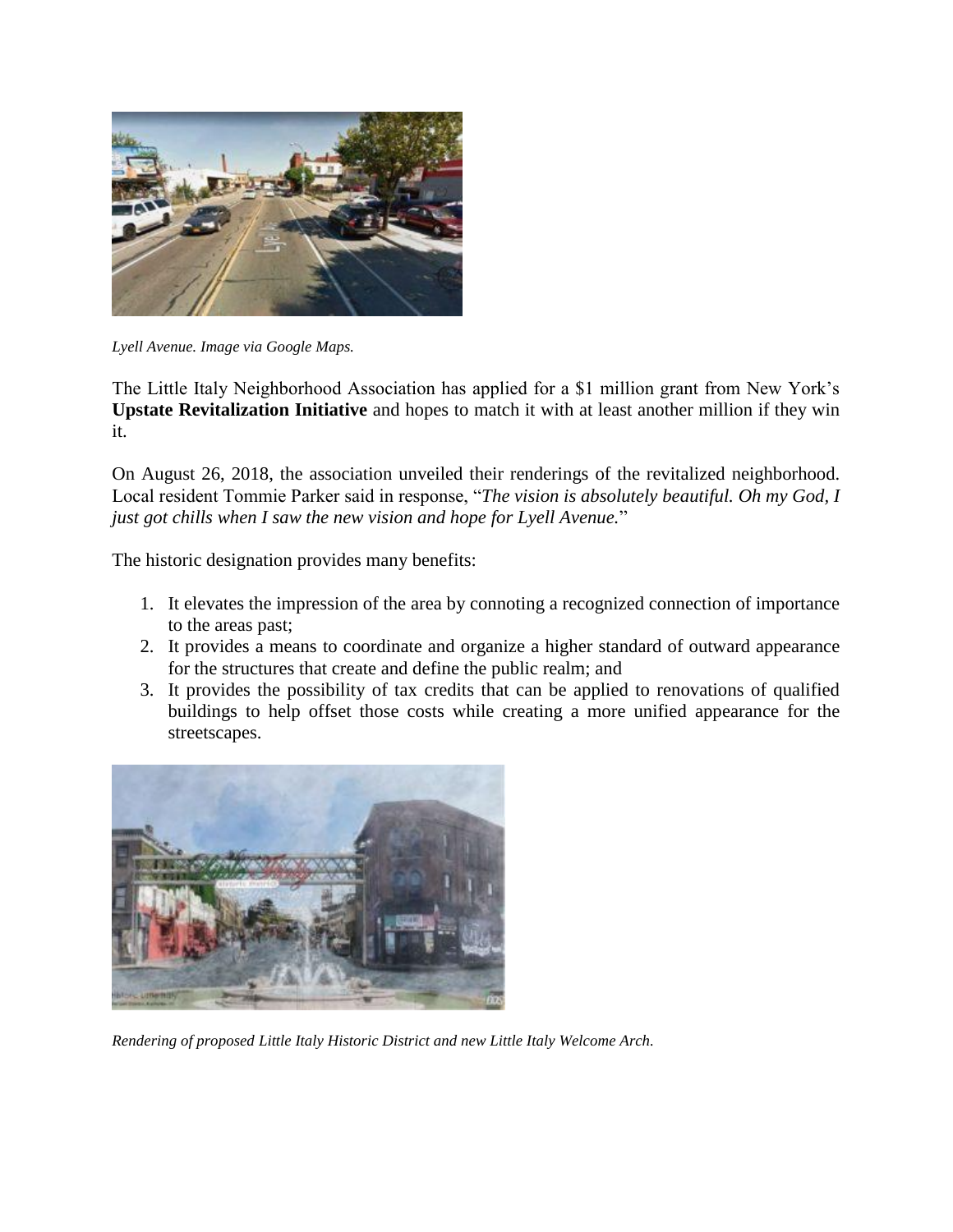But Rochester should be careful to avoid one of the pitfalls of historic districts: sometimes the district's governing body becomes so rigid that the kill exactly what they're trying to save. They don't allow anything new, even when its modern architecture complements the historic fabric. The right new building can actually enhance the charm and beauty of an old one.

Or, when they do build new, they require that the structure use the same architectural vernacular as the historic structures. This creates a phony "Disneylandish" feel. When visitors can't tell a new building from an old one, it diminishes the value of the genuine heritage. It also gives developers an excuse to demolish what's old, since they can just create an imitation in its place.

On August 31, 2018, the **Little Italy Neighborhood Association** (LINA) requested a round-table meeting and discussion, with the Mayor of Rochester, City Council, County leaders, State officials and Lyell area community leaders, in order to form a leadership group that will work together to develop and implement a long-term plan for the now vacant Marina Auto Stadium, and for revitalization of the troubled and unattractive Lyell Avenue Gateway Corridor.



*Rendering of proposed Little Italy Historic District.*

LINA has requested that the Mayor lead the round-table discussion, hoping to gather vital input from local community leaders and officials elected to represent the Lyell Avenue area, while the City of Rochester undertakes its new and parallel \$100,000 "commercial corridor study" across the city's many troubled commercial corridors.

The Lyell area is one of the nation's poorest neighborhoods, where one in every two children lives below the poverty line. The area has been neglected for nearly three decades, with little public or private investment since the soccer stadium was built in 2006.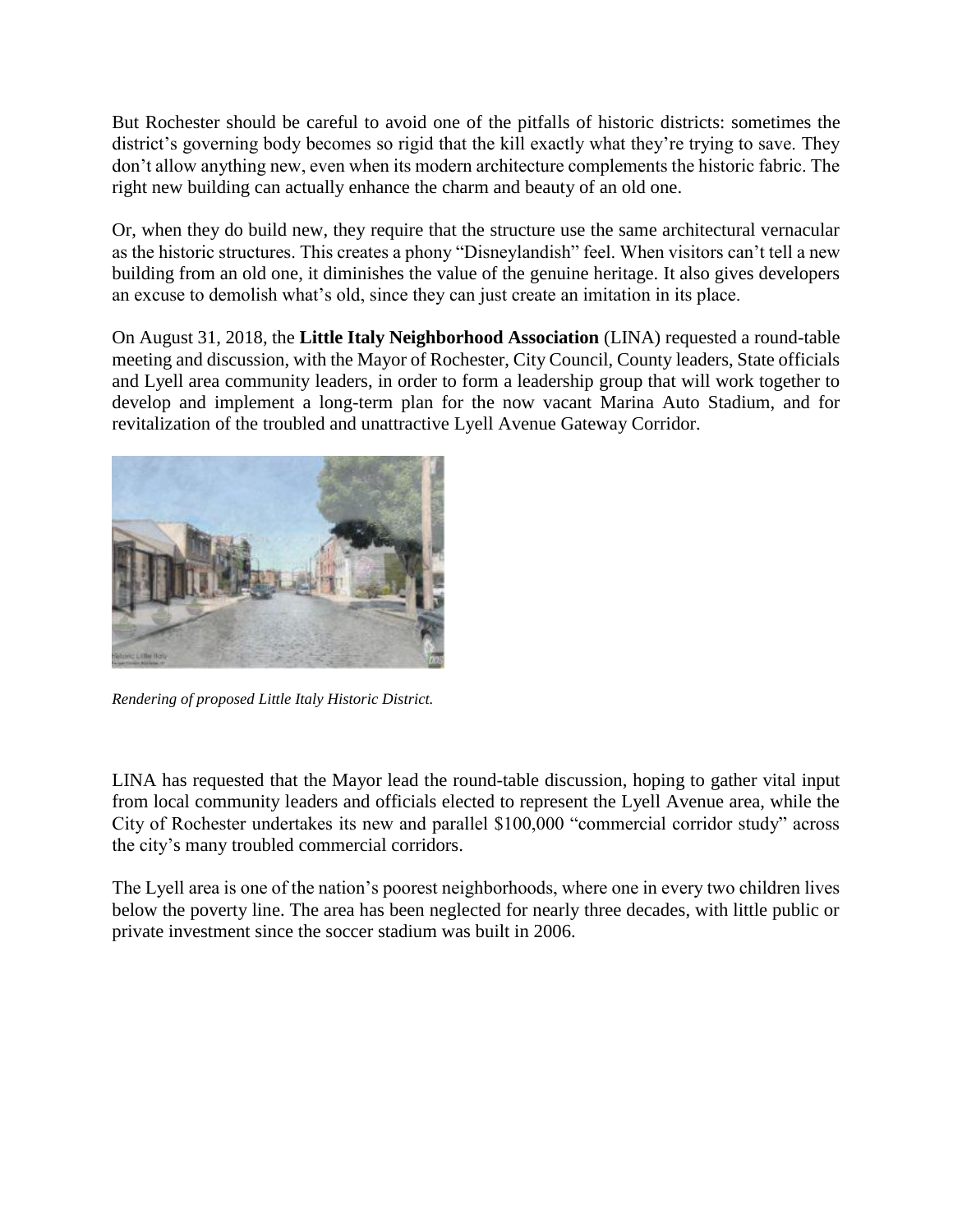

*Rendering of the Gardiner Mill Apartments after repurposing the Tent City Outlet building.*

Improving the arteries that feed visitors into the city center, will improve the chances of success for adjacent projects like ROC the Riverway. They are modelling their Little Italy Historic District on the very successful **[San Diego Little Italy](http://www.littleitalysd.com/)**.

Another important initiative for the Lyell area is the transformation and development of the nowvacant former **Tent City Outlet** building into the \$23 million **Gardiner Mill Apartments**.

**Winn Development**, as well as **Christa Construction** and Depaul Development, have all expressed interest in converting the building into a mix-use facility, which would include affordable and market rate apartments, and a first floor "retail market" similar to the one in the **Bronx Little Italy**, which would provide much need access to fresh food for area residents.



*The Tent City Outlet building as it looks today.*

There are currently no nearby fresh vegetable and food markets in this area of the Lyell corridor.

Refurbishing the Tent City building to include a fresh food and retail market on the first floor, could be a catalyst for further revitalization and development in the Lyell corridor / Little Italy area, and could bring more residents, tourism and purchasing dollars to the area, and it would include the creation of a new "Piazza Famiglia" (family piazza) as part of the building's new design plans with Winn Development or other developers.